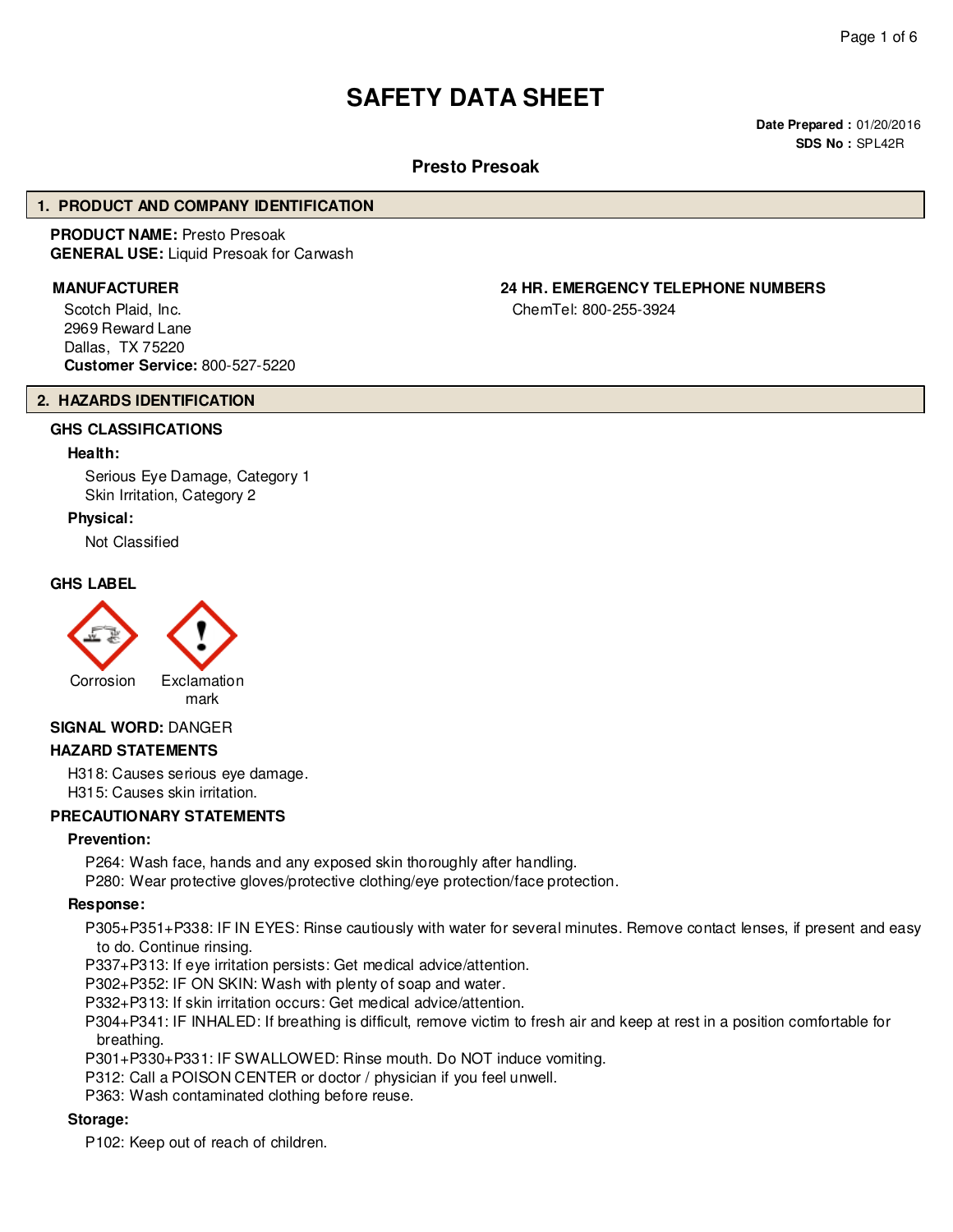# **Disposal:**

P501: Dispose of contents/container to an approved waste disposal plant.

# **3. COMPOSITION / INFORMATION ON INGREDIENTS**

| <b>Chemical Name</b>                 | $ Wt.\% $ | <b>CAS</b>        |
|--------------------------------------|-----------|-------------------|
| Silicic Acid (H2SiO3), Disodium Salt | - 5       | 6834-92-0         |
| 2- Butoxyethanol                     | $-5$      | $111 - 76 - 2$    |
| Sodium C14-C16 Olefin Sulfonate      |           | - 5 68439-57-6    |
| Sodium Dodecylbenezene Sulfonate     |           | - 5   251 55-30-0 |

#### **4. FIRST AID MEASURES**

**EYES:** Hold eyelids apart and flush eyes with plenty of water for at least 15 minutes. Remove contact lenses if present.

**SKIN:** Wash with soap and water. Get medical attention if irritation develops or persists.

**INGESTION:** Do NOT induce vomiting. Never give anything by mouth to an unconscious person. Rinse mouth with water. Consult a physician.

**INHALATION:** Remove victim to fresh air. If irritation persists, get medical attention.

# **SIGNS AND SYMPTOMS OF OVEREXPOSURE**

**EYES:** Contact causes serious eye irritation and/or damage.

**SKIN:** Contact causes skin irritation.

**INGESTION:** May cause headache and nausea.

**INHALATION:** May cause irritation to mucous membranes.

**ACUTE EFFECTS:** Eye contact may cause stinging, tearing, redness and blurred vision. Skin contact may cause redness and pain.

**CHRONIC EFFECTS:** None known.

**NOTES TO PHYSICIAN:** Treat symptomatically

# **5. FIRE FIGHTING MEASURES**

**FLAMMABLE CLASS:** Not flammable or combustible

**EXTINGUISHING MEDIA:** Use dry chemical, carbon dioxide, water spray (fog) or foam when fighting fires involving this material. **EXPLOSION HAZARDS:** None known.

**FIRE FIGHTING PROCEDURES:** Use fire fighting measures that are appropriate for the local circumstance and the surrounding environment.

**FIRE FIGHTING EQUIPMENT:** Use personal protective equipment

HAZARDOUS DECOMPOSITION PRODUCTS: CO, CO<sub>2</sub>, Oxides of Sulfur and Phosphorus

### **6. ACCIDENTAL RELEASE MEASURES**

**SMALL SPILL:** After removal, flush contaminated area thoroughly with water.

LARGE SPILL: Dike spilled material or otherwise contain material to ensure runoff does not reach into soil, ditches, sewers and / or groundwater. Transfer material into suitable containers for proper disposal in accordance with local, state and federal regulations.

# **ENVIRONMENTAL PRECAUTIONS**

**WATER SPILL:** Do not allow material to contaminate waterways.

**LAND SPILL:** Do not allow material to contaminate the soil.

**GENERAL PROCEDURES:** Ensure clean-up is conducted by trained personnel only. Refer to protective measures listed in Sections 7 and 8.

**SPECIAL PROTECTIVE EQUIPMENT:** For personal protection see section 8.

**COMMENTS:** Inform appropriate managerial or supervisory personnel of all environmental releases. Prevent further leakage or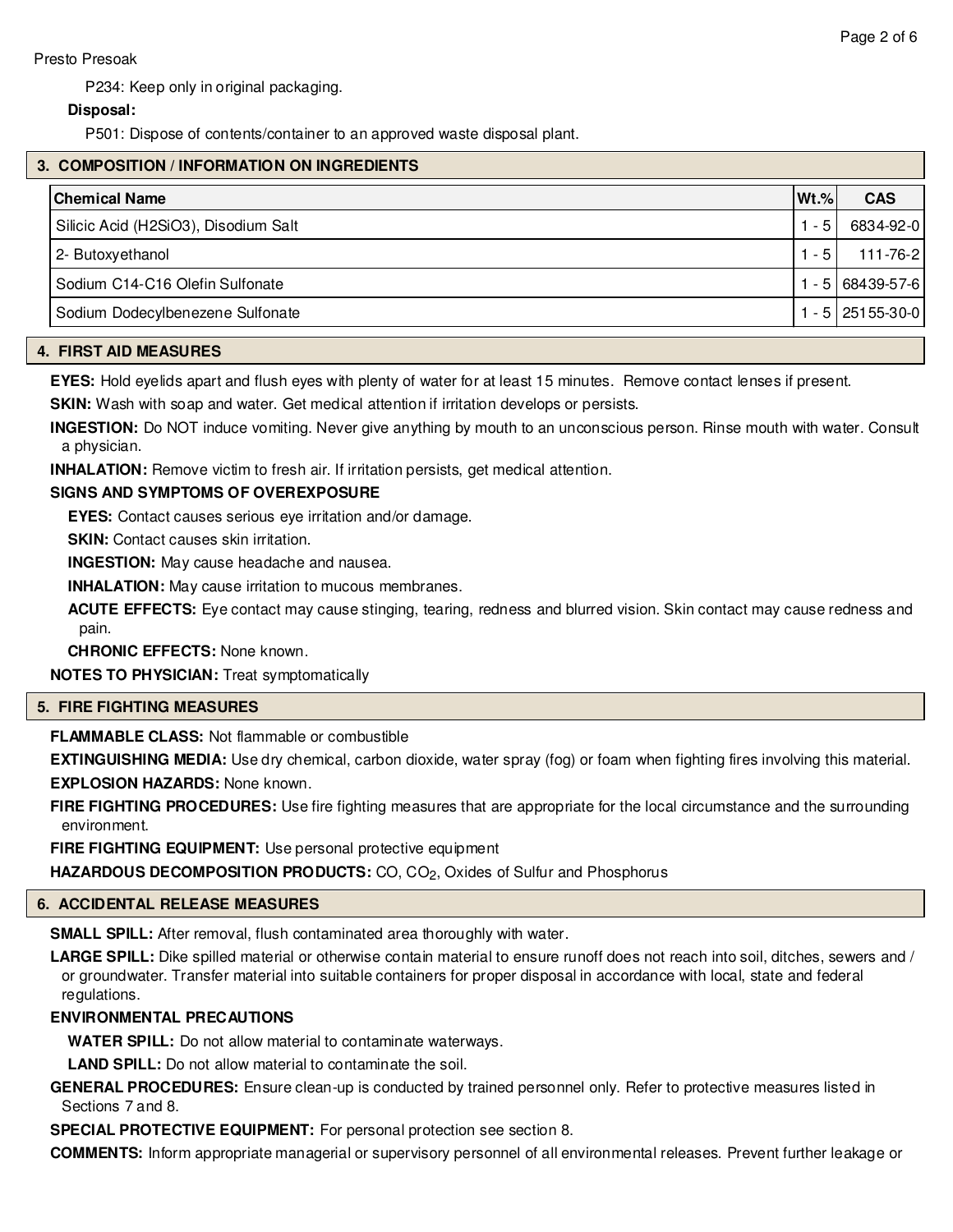spillage if safe to do so.

# **7. HANDLING AND STORAGE**

**GENERAL PROCEDURES:** Handle in accordance with good industrial hygiene and safety procedures. Use personal protection recommended in Section 8. Follow all product label instructions.

**HANDLING:** Wash face, hands and any exposed skin thoroughly after handling. Avoid breathing vapors or mists.

**STORAGE:** Keep out of reach of children. Store in original container in a cool, dry and well ventilated area.

# **8. EXPOSURE CONTROLS / PERSONAL PROTECTION**

# **EXPOSURE GUIDELINES**

| OSHA HAZARDOUS COMPONENTS (29 CFR1910.1200) |                 |     |                   |     |                        |           |                   |
|---------------------------------------------|-----------------|-----|-------------------|-----|------------------------|-----------|-------------------|
|                                             |                 |     |                   |     | <b>EXPOSURE LIMITS</b> |           |                   |
|                                             | <b>OSHA PEL</b> |     | <b>ACGIH TLV</b>  |     | <b>Supplier OEL</b>    |           |                   |
| <b>Chemical Name</b>                        |                 | ppm | mg/m <sup>3</sup> | ppm | mg/m <sup>3</sup>      | ppm       | mg/m <sup>3</sup> |
|                                             | <b>TWA</b>      | 50  | 240               | 20  | 97                     | NL.       | <b>NL</b>         |
| 2- Butoxyethanol                            | <b>STEL</b>     |     |                   |     |                        | NL.       | <b>NL</b>         |
|                                             | <b>TWA</b>      |     |                   |     |                        | <b>NL</b> | <b>NL</b>         |
| Sodium C14-C16 Olefin Sulfonate             | <b>STEL</b>     |     |                   |     |                        | NL.       | <b>NL</b>         |
| Sodium Dodecylbenezene Sulfonate            | <b>TWA</b>      |     |                   |     |                        | <b>NL</b> | <b>NL</b>         |
|                                             | <b>STEL</b>     |     |                   |     |                        | <b>NL</b> | <b>NL</b>         |

# **ENGINEERING CONTROLS:** None usually needed.

### **PERSONAL PROTECTIVE EQUIPMENT**

**EYES AND FACE:** Safety glasses with side shields.

**SKIN:** Chemical resistant gloves.

**RESPIRATORY:** No personal respiratory equipment normally required.

**PROTECTIVE CLOTHING:** Wear suitable protective clothing to prevent contact with skin.

**WORK HYGIENIC PRACTICES:** Wash contaminated clothing before reuse. Wash face, hands and any exposed skin thoroughly after handling.

**OTHER USE PRECAUTIONS:** Protective clothing and equipment should be in accordance with 29 CFR 1910.132 and 1910.133. **COMMENTS:** Eyewash stations and safety showers should always be in place where chemicals are handled and stored.

# **9. PHYSICAL AND CHEMICAL PROPERTIES**

**PHYSICAL STATE:** Liquid **ODOR:** Mild Solvent **ODOR THRESHOLD:** No data available for this mixture. **APPEARANCE:** Clear liquid **COLOR:** Red **pH:** 12.5 to 13.5 (full strength) **PERCENT VOLATILE:** (w/w) 80-90% mostly as water. **FLASH POINT AND METHOD:** Non Flammable **FLAMMABLE LIMITS:** NA = Not Applicable **AUTOIGNITION TEMPERATURE:** No data available for this mixture. **VAPOR PRESSURE:** No data available for this mixture. **VAPOR DENSITY:** No data available for this mixture. **BOILING POINT:** Near that of water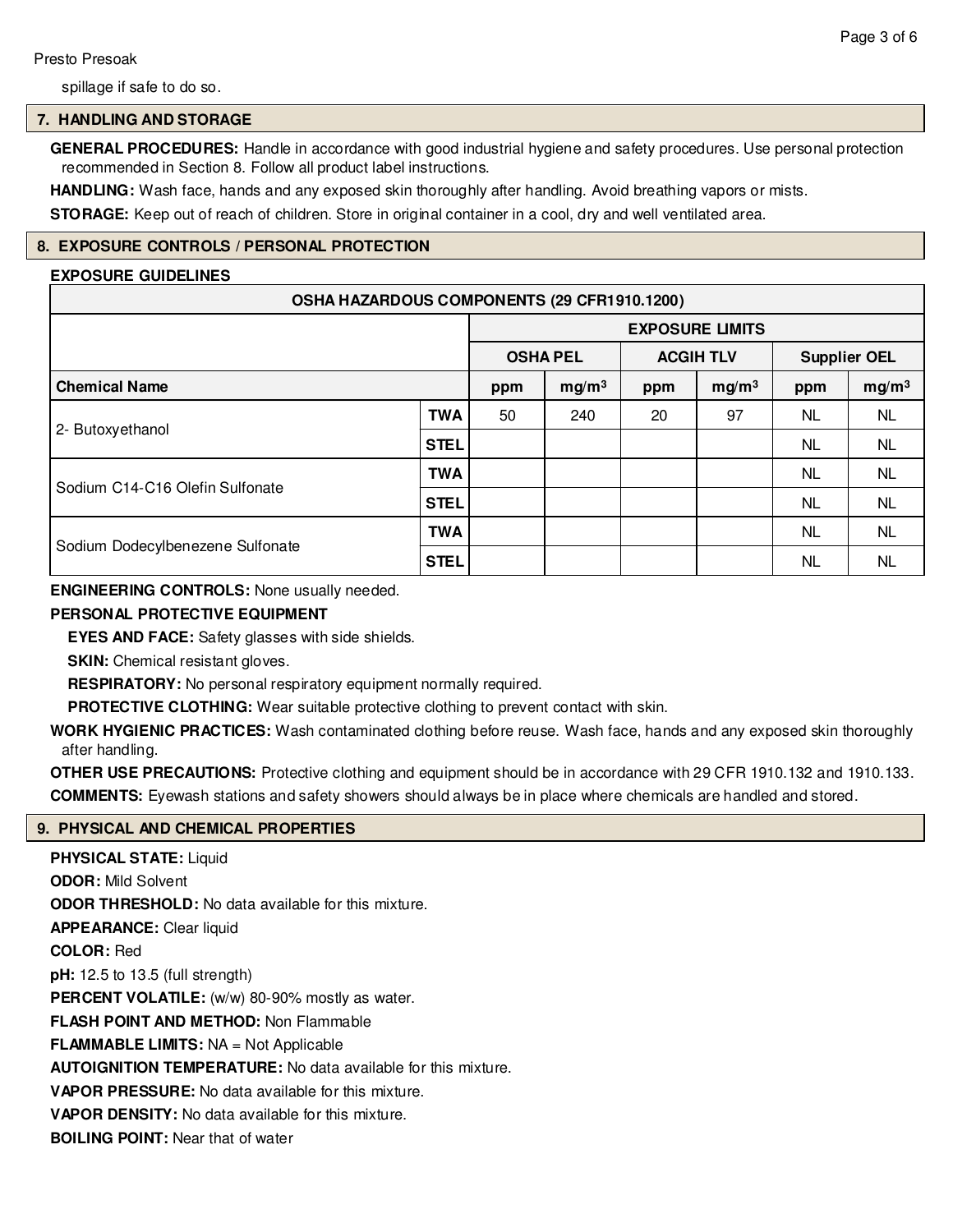**FREEZING POINT:** Near that of water. **THERMAL DECOMPOSITION:** No data available for this mixture. **SOLUBILITY IN WATER:** Complete **EVAPORATION RATE:** Near that of water. **SPECIFIC GRAVITY:** 1.06 to 1.070 g/ml **VISCOSITY:** Water thin. **(VOC):** 1.000 to 5.000 (Weight %) **OXIDIZING PROPERTIES:** This product is not classified as oxidizing

# **10. STABILITY AND REACTIVITY**

**REACTIVITY:** Stable under normal conditions.

**HAZARDOUS POLYMERIZATION: Will not occur.** 

**STABILITY:** Stable under normal conditions.

**CONDITIONS TO AVOID:** Excessive heat or cold.

**POSSIBILITY OF HAZARDOUS REACTIONS:** No dangerous reaction known under conditions of normal use.

**HAZARDOUS DECOMPOSITION PRODUCTS:** Oxides of carbon, sulfur and phosphorus.

**INCOMPATIBLE MATERIALS:** Strong oxidizing agents, acids and bases.

# **11. TOXICOLOGICAL INFORMATION**

#### **ACUTE**

| <b>Chemical Name</b>                 | ORAL $LD_{50}$  | <b>DERMAL LD<sub>50</sub></b> | <b>INHALATION</b><br>$LC_{50}$ |
|--------------------------------------|-----------------|-------------------------------|--------------------------------|
| Silicic Acid (H2SiO3), Disodium Salt | 600 mg/kg (rat) | No data                       | No data                        |
| 2- Butoxyethanol                     | 1300 mg/kg      | $>$ 2000 mg/kg                | 4.9 mg/l $(rat)$               |
|                                      | (rat)           | (rat)                         | Aerosol                        |
| Sodium C14-C16 Olefin Sulfonate      | 2079 to 2340    | 6300 to 160000                | 52 to 206 mg/l                 |
|                                      | mg/kg (rat)     | mg/kg (rabbit)                | (rat) Aerosol                  |
| Sodium Dodecylbenezene Sulfonate     | $1080$ mg/kg    | $>$ 2000 mg/kg                | 6.41 mg/l (rat)                |
|                                      | (rat)           | (rabbit)                      | Aerosol                        |

**EYE EFFECTS:** Causes serious eye irrtation and/or damage.

**SKIN EFFECTS: Causes skin irritation.** 

**CHRONIC:** Health injuries are not known or expected under normal use.

#### **CARCINOGENICITY**

| <b>Chemical Name</b> | <b>IARC</b><br><b>Status</b> | <b>Other</b>         |
|----------------------|------------------------------|----------------------|
| 2- Butoxyethanol     | Group 3                      | <b>ACGIH</b><br>(A3) |

**IARC:** IARC (Group 3) components are "not classifiable as human carcinogens"

**NTP:** No ingredient in this product is present at levels greater than or equal to 0.1% is identified as a known or anticipated carcinogen by NTP.

**OSHA:** No ingredient in this product is present at levels greater than or equal to 0.1% is identified as a carcinogen or potential carcinogen by OSHA.

**Notes:** ACGIH (A3) - Animal Carcinogen

**REPEATED DOSE EFFECTS:** No data available for this mixture.

**IRRITATION:** Skin and eye irritation.

**SENSITIZATION:** No data available for this mixture.

**NEUROTOXICITY:** No data available for this mixture.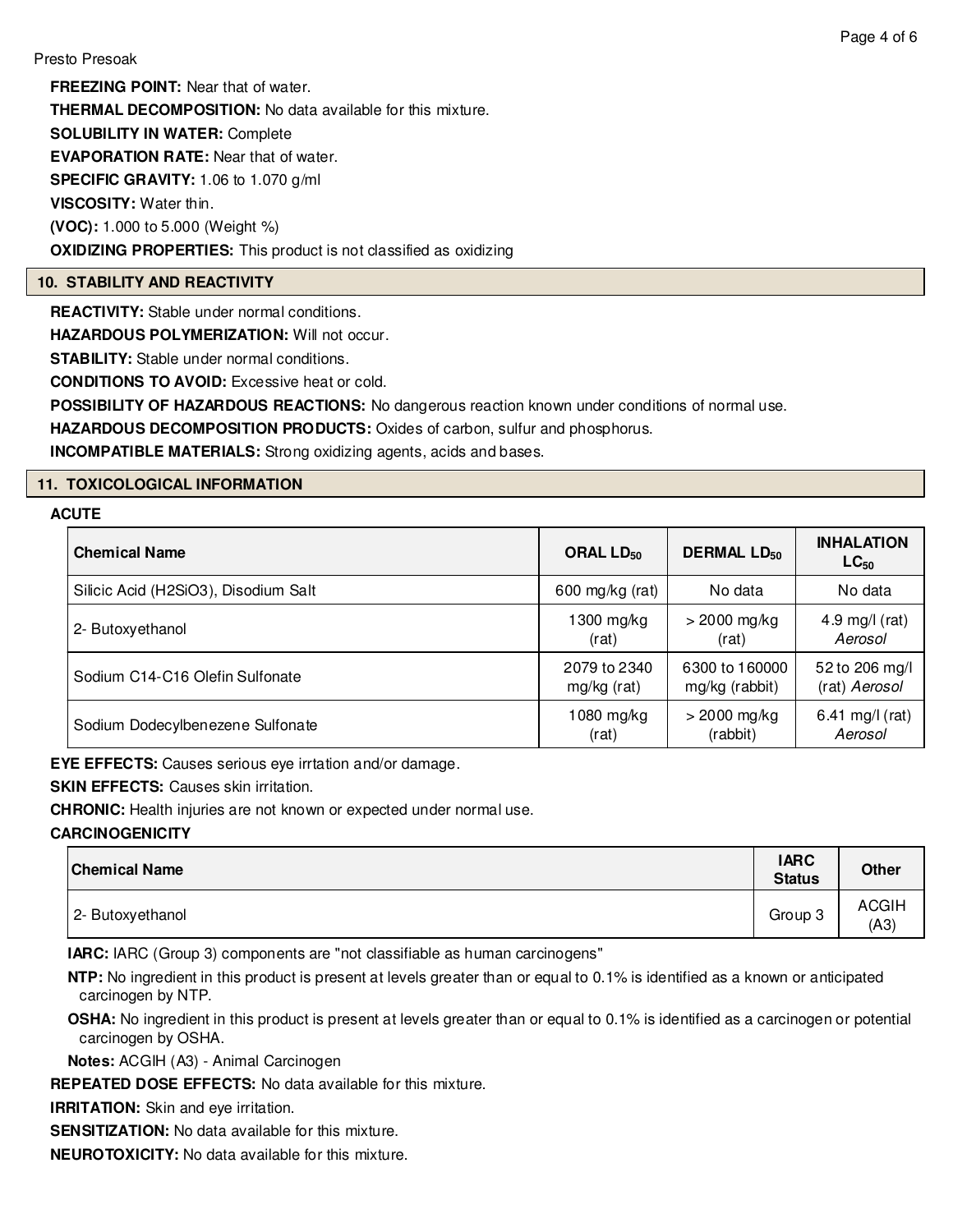**GENETIC EFFECTS:** No data available for this mixture. **REPRODUCTIVE EFFECTS:** No data available for this mixture. **TARGET ORGANS:** No data available for this mixture. **TERATOGENIC EFFECTS:** No data available for this mixture. **MUTAGENICITY:** No data available for this mixture. **SYNERGISTIC MATERIALS:** No data available for this mixture.

# **12. ECOLOGICAL INFORMATION**

**ECOTOXICOLOGICAL INFORMATION:** This product is not classified as environmentally hazardous. However, this does not exclude the possibility that large or frequent spills can have a harmful or damaging effect on the environment.

**BIOACCUMULATION/ACCUMULATION:** The potential for bioconcentration in organisms is low.

**DISTRIBUTION:** Not determined for this mixture.

# **AQUATIC TOXICITY (ACUTE)**

**96-HOUR LC50:** Not determined for this mixture.

**48-HOUR EC50:** Not determined for this mixture.

**96-HOUR EC50:** Not determined for this mixture.

**CHEMICAL FATE INFORMATION:** This product is expected to be readily biodegradable.

#### **13. DISPOSAL CONSIDERATIONS**

**DISPOSAL METHOD:** Follow all Federal, State and Local Regulations appropriate for this material.

**PRODUCT DISPOSAL:** Wastewater resulting from this product should be directed to a proper waste water treatment facility.

**EMPTY CONTAINER:** Empty containers should be taken to an approved waste handling site for recycling or disposal. Do not reuse empty containers.

#### **14. TRANSPORT INFORMATION**

# **DOT (DEPARTMENT OF TRANSPORTATION)**

**PROPER SHIPPING NAME:** Not regulated as dangerous goods.

#### **ROAD AND RAIL (ADR/RID)**

**PROPER SHIPPING NAME:** Not regulated as dangerous goods.

**COMMENTS:** The shipper / consignor / sender is responsible to ensure that the packaging, labeling and markings are in compliance with the selected mode of transport.

#### **15. REGULATORY INFORMATION**

# **UNITED STATES**

# **SARA TITLE III (SUPERFUND AMENDMENTS AND REAUTHORIZATION ACT)**

**311/312 HAZARD CATEGORIES:** Acute Health Hazard

**FIRE:** No **PRESSURE GENERATING:** No **REACTIVITY:** No **ACUTE:** Yes **CHRONIC:** No

# **EPCRA SECTION 313 SUPPLIER NOTIFICATION**

| Chemical Name    | $Wt.\%$ | CAS      |
|------------------|---------|----------|
| 2- Butoxyethanol |         | 111-76-2 |

# **302/304 EMERGENCY PLANNING**

**EMERGENCY PLAN:** No chemicals in this product are subject to the reporting requirements of SARA Title III, Section 302.

# **CERCLA (COMPREHENSIVE ENVIRONMENTAL RESPONSE, COMPENSATION, AND LIABILITY ACT) CERCLA REGULATORY:**